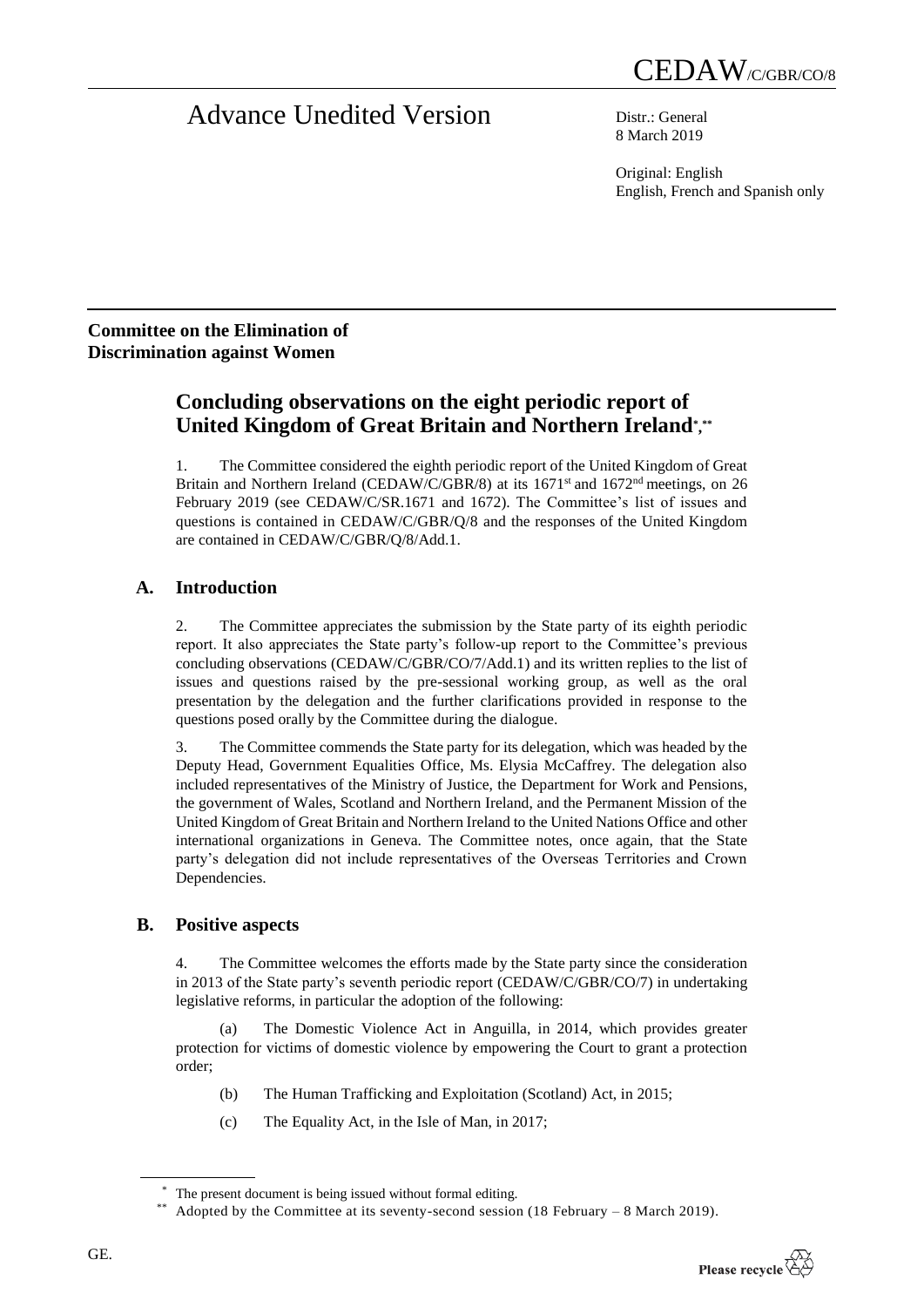(d) The Equality Act (Gender Pay Gap Information) Regulations, introduced under section 78 of the Equality Act of 2010, in 2017, requiring private and voluntary organizations with more than 250 employees to publish their gender pay gap data;

(e) The Equality Act (Specific Duties and Public Authorities) Regulations, introduced under section 153 of the Equality Act of 2010, in 2017, requiring public bodies with more than 250 employees to publish their gender pay gap data;

(f) The Limitation (Childhood Abuse) (Scotland) Act in July 2017, which removes the three year limitation period for personal injury actions arising out of childhood abuse, as previously recommended by the Committee;

(g) The Gender Representation on Public Boards (Scotland) Act in March 2018.

5. The Committee welcomes the State party's efforts to improve its policy framework aimed at accelerating the elimination of discrimination against women and promoting gender equality, such as the adoption of the following:

(a) The Ending Violence against Women and Girls Strategy from 2016 to 2020, for England and Wales, adopted in March 2016;

(b) The Equally Safe: Scotland's national strategy to prevent and eradicate violence against women and girls, which was published in June 2014 and updated in March 2016 and explicitly recognizes violence against women and girls as a cause and consequence of gender inequality;

(c) The female offender strategy in England and Wales, in June 2018, to divert the most vulnerable women in the criminal justice system from custody through the provision of tailored support.

#### **Sustainable Development Goals**

6. **The Committee welcomes the role played by the State party to support gender as a standalone Sustainable Development Goal and takes note of its response to the Women and Equalities Select Committee's inquiry into the domestic implementation of Goal 5 of the Sustainable Development Goals. The Committee calls for the realization of de jure (legal) and de facto (substantive) gender equality, in accordance with the provisions of the Convention, throughout the process of implementing the 2030 Agenda for Sustainable Development. The Committee recalls the importance of Goal 5 and of the mainstreaming of the principles of equality and non-discrimination throughout all 17 Goals. It urges the State party to recognize women as the driving force of the sustainable development of the State party and to adopt relevant policies and strategies to that effect.**

#### **C. Principal areas of concern and recommendations**

#### **General context**

7. The Committee takes note of the decision by the State party to withdraw from the European Union ("Brexit") following a referendum on 23 June 2016. Noting that this decision has necessitated a close scrutiny of its domestic legislation and the changes that may be required, the Committee calls upon the State party to seize this opportunity to reinforce its human rights framework across its territory, including by incorporating the Convention in its domestic law, and to utilize the Convention as a strategic choice to empower women. At this critical juncture, the Committee stresses that putting women's rights at the heart of its deliberations and ensuring that women's rights are strengthened will result in creating a stronger and more resilient society.

8. The Committee is cognizant of the State party's structure of government, with devolved administrations in Northern Ireland, Scotland and Wales, and with separate governance structures in the State party's Overseas Territories and Crown Dependencies. It recalls, however, that the delegation of government powers does not negate the direct responsibility of the State party to fulfil its obligations to all women and girls within its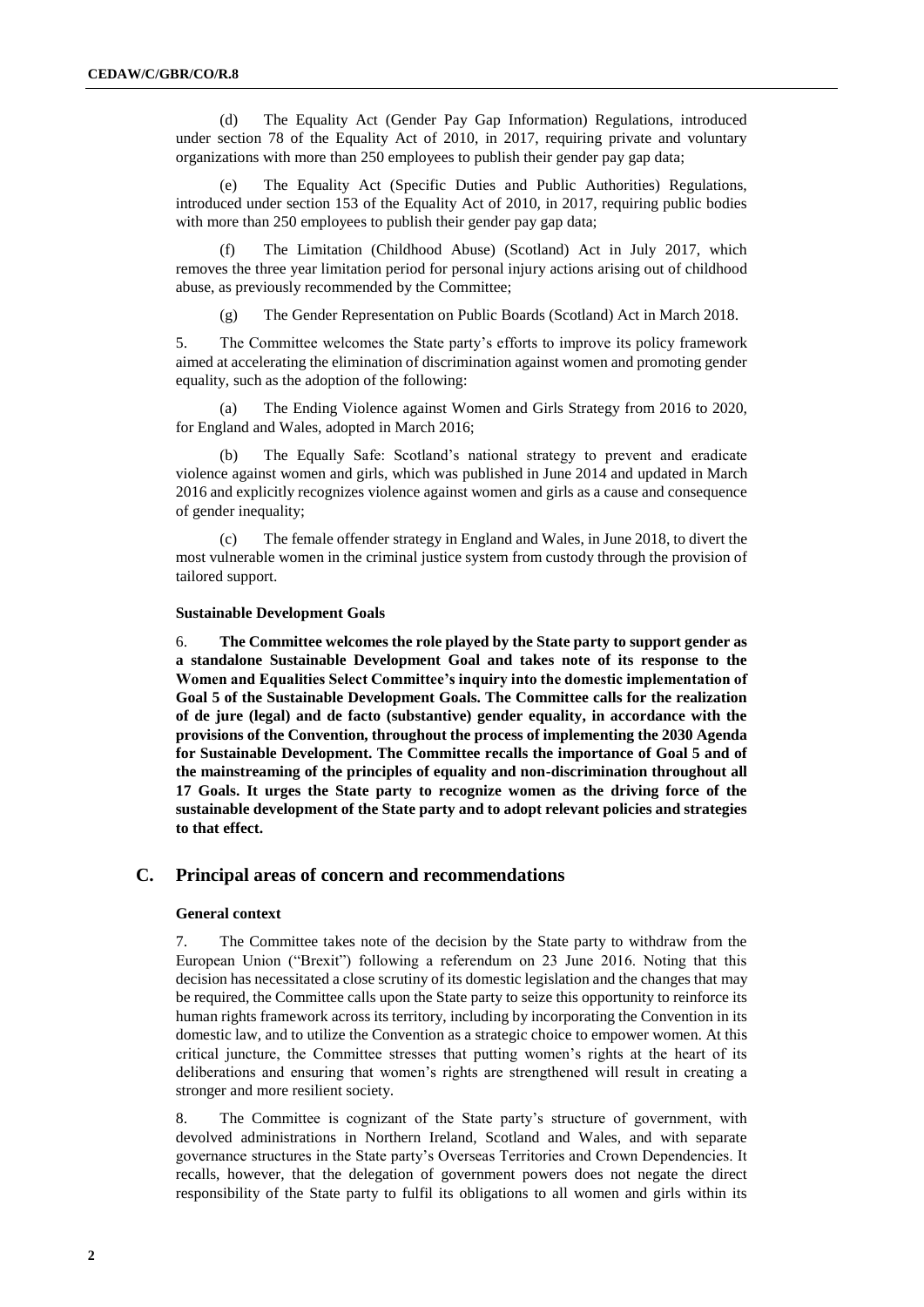jurisdiction, as set out in the Committee's general recommendation No. 28 (2010) on the core obligations of States parties under article 2 of the Convention. It also recalls that the Vienna Convention on the Law of Treaties provides, in article 27, that a party to a treaty may not invoke the provisions of its internal law as a justification for its failure to perform it. Hence, while recognizing the absence of a functioning government in Northern Ireland since January 2017, the Committee reiterates the obligation of the State party to take all necessary measures to ensure the effective application of the Convention to guarantee the rights of all women therein, as well as in all of the Overseas Territories and Crown Dependencies.

#### **Parliaments**

9. **The Committee stresses the crucial role of the legislative power in ensuring the full implementation of the Convention (see the statement by the Committee on its relationship with parliamentarians, annex VI to E/CN.6/2010/CRP.2). It invites the Parliament of the United Kingdom of Great Britain and Northern Ireland, as well as the Scottish Parliament, the National Assembly for Wales, and the Northern Ireland Assembly where relevant, to take the necessary steps regarding the implementation of the present concluding observations between now and the submission of the next periodic report under the Convention.**

#### **Reservations**

10. While welcoming the withdrawal of some reservations in the Isle of Man, the Committee notes that the State party continues to maintain its reservations to the Convention, notwithstanding the fact that many of the reservations have the character of interpretive declarations and may no longer be necessary.

#### 11. **The Committee reiterates its previous recommendation that the State party review the current reservations with a view to withdrawing them.**

#### **Legislative and policy framework**

12. The Committee welcomes the efforts made by the State party to strengthen its legislative and policy framework to promote and protect the rights of women and girls, including those referred to in paragraphs 4 and 5. However, it reiterates its previous concerns expressed in 1999, 2008 and 2013 regarding the lack of measures taken to fully incorporate the provisions of the Convention in its domestic legislation, leading to a fragmented and uneven legislative framework on the rights of women and girls. It expresses particular concern that the absence of a functioning government in Northern Ireland since January 2017 has led to gaps in legislation and policy to ensure the effective protection of women in Northern Ireland. Furthermore, while the Committee welcomes the extension of the applicability of the Convention from three to seven Overseas Territories between 2016 and 2017, it remains concerned that the provisions of the Convention have not been given effect in all of its Overseas Territories and the Crown Dependencies of Jersey and Guernsey.

13. **Recalling its previous concluding observations, the Committee recommends that the State party incorporate all the provisions of the Convention in its legislation without further delay to ensure that the rights of women are guaranteed systematically and on an equal footing throughout all territories under its jurisdiction, including Northern Ireland. It also recommends that the State party, in accordance with its obligations under the Convention, take proactive measures to ensure that the Convention is given effect in all of its Overseas Territories and Crown Dependencies.** 

14. The Committee notes that the Equality Act of 2010 prohibits both direct and indirect discrimination on the basis of sex. However, it reiterates its previous concern that the Equality Act does not extend to Northern Ireland (CEDAW/C/GBR/CO/7, para.18), and regrets that the State party, invoking the principle of devolution, has not taken any measures to ensure that women in Northern Ireland have at least the same equality protections as their counterparts in the other administrations of the State party, notwithstanding the lack of a functioning government in Northern Ireland. The Committee also remains concerned at the limitations of the public sector equality duty to effectively protect women from discrimination, including intersectional forms of discrimination, and regrets the lack of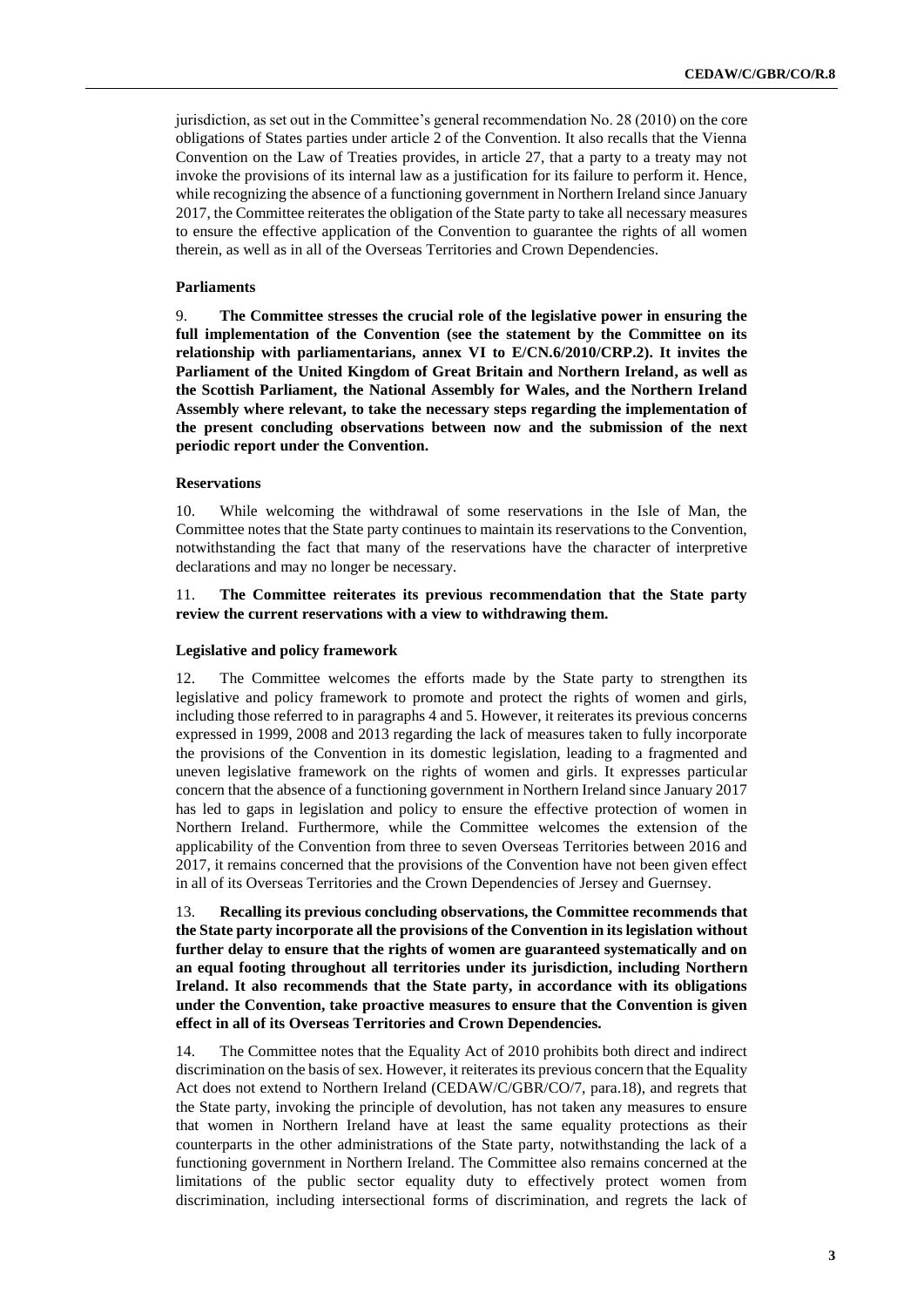progress made to bring into force the provisions of the Equality Act relating to the public sector duty on socioeconomic inequalities (sections 1 to 3) and the recognition of "combined discrimination" (section 14).

15. **The Committee recommends that the State party:** 

**(a) Revise its legislation in Northern Ireland to ensure that it affords protection to women on an equal footing with women in other administrations of the State party;**

**(b) Ensure the uniform and effective application of the public sector equality duty, so that all public bodies across its jurisdiction systematically undertake gender equality impact assessments;** 

**(c) Review and amend the public sector equality duty in order to address situations of intersectional forms of discrimination, such as discrimination faced by "Black, Asian and Minority Ethnic" women, older women, women with disabilities, asylum-seeking and refugee women, and lesbian, bisexual transgender women and intersex persons;** 

**(d) Bring into force the provisions of the Equality Act relating to the public sector equality duty on socioeconomic inequalities (sections 1 to 3) and "combined discrimination" (section 14).** 

16. The Committee is concerned about the disproportionately negative impact of austerity measures on women, who constitute the vast majority of single parents and are more likely to be engaged in informal, temporary or precarious employment. It reiterates its previous concern (CEDAW/C/GBR/CO/7, para.20) that austerity measures have resulted in cuts in funding to organizations that provide social services to women, including those that provide services for women only, as well as budget cuts in the public sector, where more women are employed than men. It also notes with concern that reductions in social care services increase the burden on primary caregivers, who are disproportionately women.

17. **The Committee recommends that the State party undertake a comprehensive assessment on the impact of austerity measures on the rights of women and adopt measures to mitigate and remedy the negative consequences without delay.** 

18. The Committee welcomes the adoption of the Sanctions and Anti-Money Laundering Act in May 2018, which requires the Secretary of State to provide "all reasonable assistance" to the governments of the British Overseas Territories to enable each of those governments to establish a publicly accessible register of the beneficial ownership of companies registered in each government's jurisdiction. While the introduction of this Act constitutes a positive step in the fight against money laundering, tax evasion and corruption, the Committee remains concerned that the offshore tax regimes in the Overseas Territories and Crown Dependencies continue to enable multinational companies and wealthy individuals as well as criminal organizations to avoid paying tax, leading to significant losses of revenue that could be utilized for public services for women.

19. **The Committee recommends that the State party continue to adopt measures to combat money laundering and tax evasion, including by establishing public registers of companies and Trusts in all of its Overseas Territories and Crown Dependencies, and undertaking independent, participatory, and periodic impact assessments of the domestic and extraterritorial effects of its financial secrecy and corporate tax policies on the rights of women. It also recommends that the State party revise its corporate, trust, financial and tax legislation, policies and practices with a view to fully realizing the enjoyment by women of their rights under the Convention, both domestically and abroad.** 

20. The Committee notes the assurance provided by the State party that the European Union (Withdrawal) Act of 2018 converts the majority of European Union law into legal guarantees at the domestic level and that the minimum standards established by the European Union will be retained. Nevertheless, the Committee is concerned that the withdrawal of the State party from the European Union ("Brexit") could, in the absence of comprehensive measures to empower women and domestic legislation incorporating the provisions of the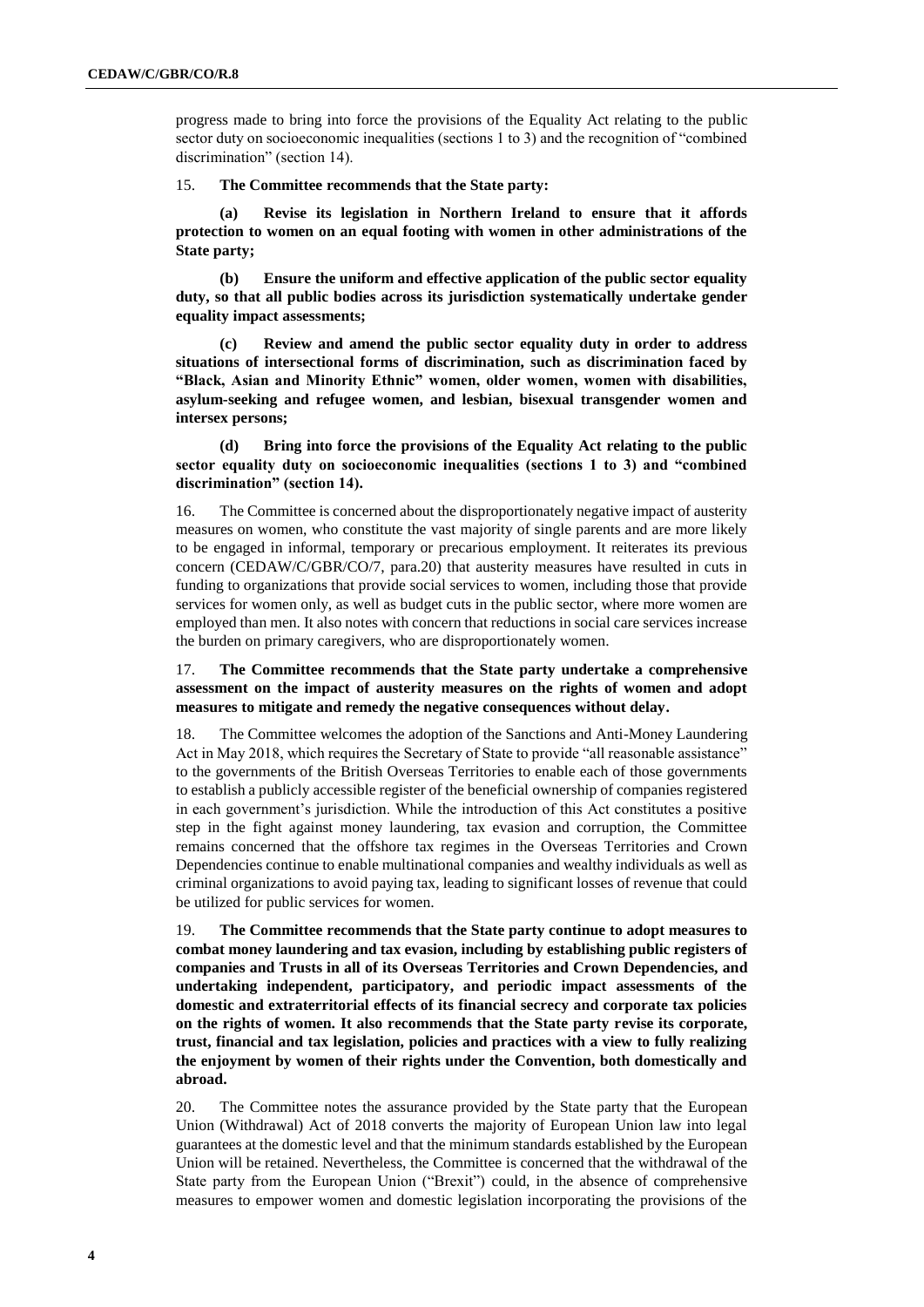Convention, lead to a retrogression in the protection of women's rights in the State party. It also expresses concern that women may be disproportionately affected by the negative economic impact of Brexit and the loss of funding from the European Union for specialized programmes and service for women and girls. Given the distinctive circumstances in Northern Ireland, the Committee expresses further concern that women living therein will be particularly affected, including due to changes affecting cross-border trade.

21. **The Committee recommends that the State party:** 

**(a) Undertake a thorough impact assessment of its withdrawal from the European Union on the rights of women, including women in Northern Ireland, and adopt effective measures to mitigate the negative effects;**

**(b) Ensure the inclusion of the provisions of the Convention, the European Convention on Human Rights and the "acquis communautaire" (or "EU acquis") in its domestic legislation, and utilize the human rights framework and the empowerment of women as a strategic tool to tackle the current challenges;**

**(c) Ensure that any future change in legal provisions do not constitute a retrogression in the protection of women's rights and adopt measures to ensure that its domestic legislation keeps pace with progress on women's rights in the European Union;**

**(d) Ensure that any future trade and investment agreements negotiated by the State party recognize the primacy of its obligations under the Convention and explicitly consider their impact on women's rights;**

**(e) Ensure that the loss of funding from the European Union does not lead to gaps in support and services provided to women and girls, including by securing alternative sources of funding.** 

#### **Legal aid and access to justice**

22. The Committee welcomes the measures adopted by the State party to facilitate access to civil legal aid for victims of domestic violence and child abuse. It also notes that the introduction of court fees under the Employment Appeal Tribunal Fees Order 2013, which the Committee in its previous concluding observations (CEDAW/C/GBR/CO/7, para.22) found to be of concern, has been declared unlawful by the Supreme Court in 2017 and thus suspended. However, it remains concerned that cuts to legal aid, as well as the strict criteria to access legal aid under the Legal Aid, Sentencing and Punishment of Offenders Act of 2012 continue to have a negative impact on women's ability to access justice and effective remedies in areas such as family, housing, immigration and welfare benefits law.

23. **The Committee recommends that the State party ensure that women, in particular women in vulnerable situations, such as women with disabilities, "Black, Asian and Minority Ethnic" women, asylum-seeking and refugee women, and victims of gender-based violence and of trafficking, have effective access to justice and remedies with adequate legal support and representation, including by ensuring that the legal aid and representation is accessible and available, as well as the provision of procedural and age-appropriate accommodations. It also recommends that the State party take effective measures to ensure that women have access to legal aid in areas that affect them most, such as family, housing, immigration and welfare benefits law.** 

#### **National machinery for the advancement of women**

24. The Committee welcomes the information provided by the State party delegation that the Government Equalities Office, its national machinery for the advancement of women, will be relocated from the Department of Education to the Cabinet Office on 1 April 2019 to improve coordination among government departments. It also welcomes the establishment of the House of Commons Women and Equalities Select Committee to monitor the performance of the Government Equalities Office in June 2015. Nevertheless, the Committee remains concerned that the mandate of the Government Equalities Office is broad and not specifically aimed at advancing the rights of women. Additionally, while noting that the Government Equalities Office convenes a Gender Directors' Network to bring together those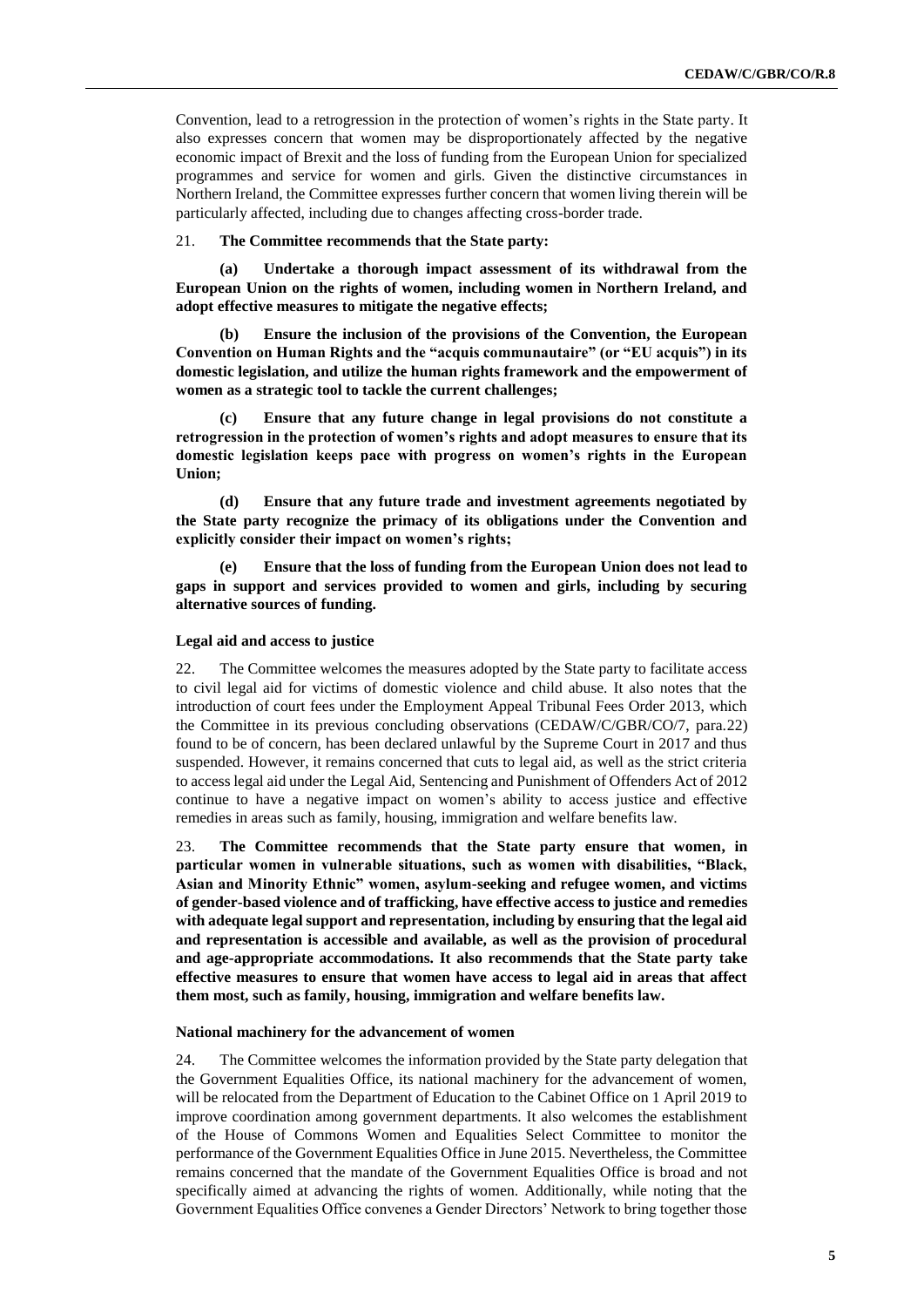responsible for gender equality in England, Wales, Scotland and Northern Ireland, the Committee reiterates its previous concerns of 1999, 2008 and 2013 regarding the lack of a unified and comprehensive national strategy as well as an effective coordinating and monitoring mechanism for the implementation of the Convention. It expresses further concern regarding the lack of systematic collection of disaggregated data, in particular with regard to intersectional discrimination, to identify areas where women lack substantive equality with men, inform policy-making, and assess the impact of measures taken.

#### 25. **The Committee recommends that the State party:**

(a) **Continue to take measures to strengthen the capacity of the Government Equalities Office to function as an effective national machinery for the advancement of women;** 

(b) **Consider establishing a national oversight mechanism to coordinate and monitor the implementation of the Convention, with the effective participation of its national human rights institutions and women's organizations;** 

(c) **Develop and adopt a unified, comprehensive and overarching national strategy for the implementation of the Convention throughout the whole of its territory;** 

Systematically collect and publish data disaggregated by sex, gender, **ethnicity, disability and age throughout the whole of its territory to inform policymaking and assess the impact of measures taken.**

#### **Stereotypes**

26. The Committee welcomes the research undertaken by the Advertising Standards Authority on the harmful effects of stereotypical imaging and the objectification of women in the media and in advertising and the publication of its report in July 2017. It also commends the introduction by the Committee of Advertising Practice of a new rule in the Advertising Codes to proscribe gender stereotypes that are likely to cause harm, or serious or widespread offence in advertisements, which will come into force in June 2019. Nevertheless, the Committee remains concerned at the persistence of gender stereotypes affecting women and girls' educational and career choices, as well as the impact of unrealistic images perpetrated on media, including social media, on the mental wellbeing of women and girls.

27. **The Committee recommends that the State party continue to engage with the media to eliminate stereotypical imaging and the objectification of women in the media, and take further measures to eliminate negative gender stereotypes and to promote positive and diverse gender portrayals, including in schools and through public campaigns.** 

#### **Gender-based violence against women and girls**

28. The Committee welcomes the adoption of measures to combat violence against women and girls, including the "Ending Violence against Women and Girls Strategy" for 2016 to 2020 in England and Wales, and the "Equally Safe: Scotland's national strategy to prevent and eradicate violence against women and girls" in Scotland. Nevertheless, the Committee remains concerned about the lack of uniform protection of women and girls from all forms of gender-based violence across the jurisdiction of the State party, noting with particular concern the inadequacy of laws and policies to protect women in Northern Ireland. It also expresses concern that:

(a) Asylum-seeking women, migrants and women with insecure immigration status who experience gender-based violence, including domestic violence and rape, refrain from seeking protection and support services for fear of having their immigration status reported to authorities;

Women with disabilities face challenges in accessing justice and seeking protection for gender-based violence, particularly when violence is perpetrated by their caregivers;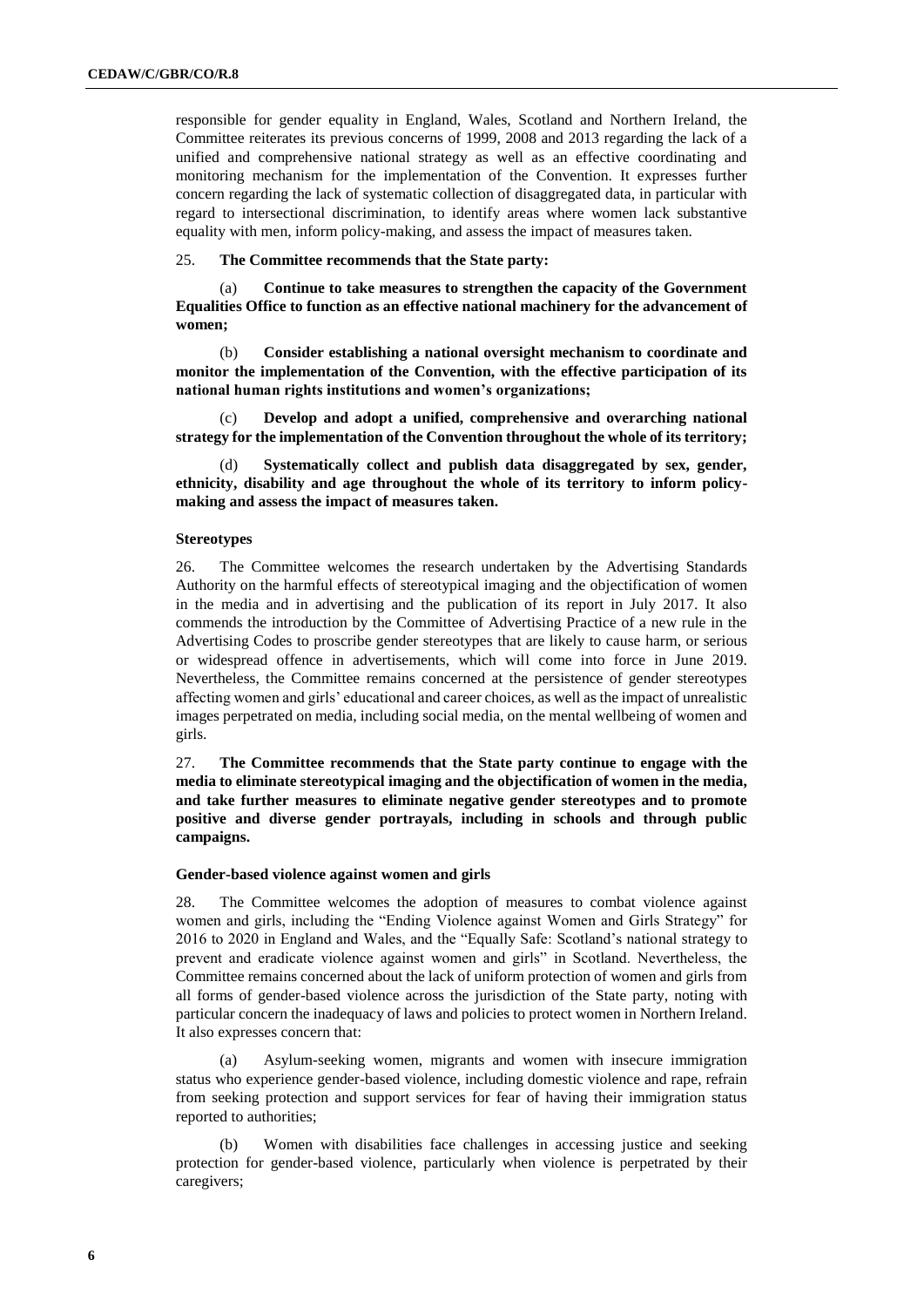(c) The system of commissioning services has reportedly led to funding of large and generic service providers, rather than organizations providing specialist services for victims of gender-based violence, which may entail inadequate or inappropriate support for victims of gender-based violence.

29. **With reference to its general recommendation No. 35 (2017) on gender-based violence against women, updating general recommendation No. 19, and recalling its previous recommendation, the Committee recommends that the State party:**

**(a) Ratify the Council of Europe Convention on Preventing and Combating Violence against Women and Domestic Violence (the Istanbul Convention);** 

**(b) Adopt legislative and comprehensive policy measures to protect women from all forms of gender-based violence throughout the State party's jurisdiction, including Northern Ireland;** 

**(c) Ensure that asylum-seeking women, migrants and women with insecure immigration status are able to seek effective protection and support services without fear of having their immigration status reported to authorities;** 

**(d) Ensure that its laws and policies effectively protect women with disabilities from all forms of gender-based violence, and in particular violence perpetrated by their caregivers;** 

**(e) Ensure that the policy of commissioning services does not undermine the provision of specialized services for women who are victims of gender-based violence.**

#### **Female genital mutilation**

30. The Committee commends the introduction of a mandatory reporting duty, which came into force in October 2015, requiring health-care and social-care professionals and teachers to report all known cases of female genital mutilation in girls under 18 years of age to the police. It also welcomes the first conviction for female genital mutilation in February 2019. However, the Committee remains concerned that the practice continues to persist, and that it is reportedly increasingly performed on babies and infants to avoid detection.

31. **The Committee recommends that the State party ensure the full implementation of its legislation on female genital mutilation and take further measures to effectively prosecute perpetrators of this offence. It also recommends that the State party step up its efforts to raise awareness that female genital mutilation is a form of child abuse and gender-based violence against women and girls.**

#### **Trafficking and exploitation of prostitution**

32. The Committee welcomes the adoption in 2015 of the Modern Slavery Act, Human Trafficking and Exploitation (Criminal Justice and Support for Victims) Act (Northern Ireland), and the Human Trafficking and Exploitation (Scotland) Act, which introduce new criminal offences for human trafficking, slavery, servitude, and forced and compulsory labour. However, the Committee is concerned that the definition of trafficking as set out in the Modern Slavery Act of 2015 is conditioned on travel. While appreciating the ongoing reforms to improve the National Referral Mechanism, the Committee remains concerned that many victims of trafficking and modern forms of slavery remain unidentified, and that the support provided to victims is inadequate, putting victims at risk of homelessness, destitution and further exploitation.

#### 33. **The Committee recommends that the State party:**

**(a) Ensure that the definition of human trafficking in its domestic legislation is in line with the internationally agreed definition as set out in the Protocol to Prevent, Suppress and Punish Trafficking in Persons, Especially Women and Children, supplementing the United Nations Convention against Transnational Organized Crime (the Palermo Protocol);** 

**(b) Adopt a comprehensive national strategy to combat trafficking in women and girls, as previously recommended;**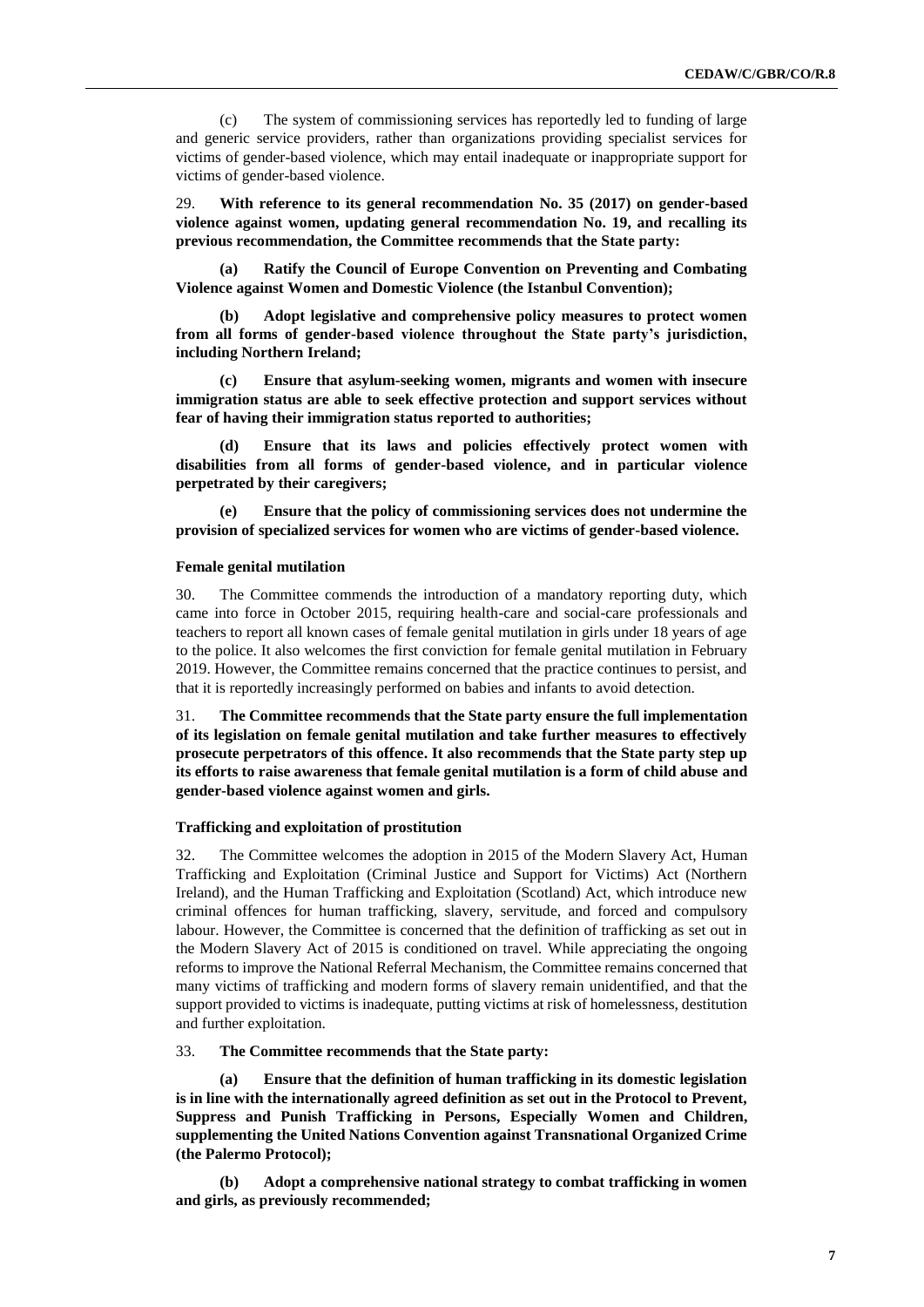#### **(c) Continue to improve the National Referral Mechanism, including by implementing the reform package announced in October 2017, to ensure that victims of trafficking are properly identified and adequately protected and supported.**

34. The Committee expresses concern at reports of increasing numbers of women who are turning to prostitution due to poverty, and of the practice of male landlords offering accommodation to women in return for sex ("sex for rent"). It is also concerned that existing services provided to women in prostitution are focused on harm reduction rather than exiting prostitution, which may have the effect of prolonging the exploitation of women in prostitution. While noting that it is an offence to pay for the sexual services of a child, the Committee is concerned that the prosecution is required to prove that the accused believed that the child was under 18 years old, rather than the accused, which contributes to impunity for child prostitution.

#### 35. **The Committee recommends that the State party:**

**(a) Take effective measures to ensure that women in vulnerable situations have effective access to employment opportunities, housing and social security so that they do not need to resort to prostitution or "sex for rent";**

**(b) Take effective measures to reduce demand for commercial sex, including by carrying out educational and awareness-raising measures targeted at men and boys and focused on combating all notions of subordination and objectification of women;** 

**(c) Revise legislation to decriminalize women in prostitution and clear the criminal records of women who have been convicted for offences related to prostitution to enable them to seek alternative forms of employment;** 

**(d) Ensure the availability of specialist services, which are adequately funded, inclusive and accessible, to assist women and girls to exit prostitution;**

**(e) Create educational and employment opportunities for women who wish to exit prostitution;**

**(f) Undertake research into the prevalence and nature of prostitution in Scotland and Northern Ireland, in addition to the research that is currently underway in England and Wales, to identify necessary changes to legislation and policy;**

**(g) Revise its legislation to shift the burden of proof from the prosecution to the purchaser of sexual services for cases involving minors, as previously recommended (CEDAW/C/GBR/CO/7, para.41).**

#### **Participation in political and public life**

36. The Committee welcomes the increasing number of women who are represented in Parliament, the judiciary and the police force. Nevertheless, the Committee remains concerned about the underrepresentation of women in political and public life, particularly in Northern Ireland, as well as the low representation of "Black, Asian and Minority Ethnic" women and women with disabilities in political life. While welcoming the adoption in Scotland of the Gender Representation on Public Boards (Scotland) Act in March 2018, which aims to achieve the objective of 50% female representation in non-executive positions in the boards of certain public bodies by December 2022, the Committee remains concerned at the inadequacy of measures adopted by the State party to accelerate the representation of women in all areas of political and public life throughout the State party's territory.

37. **The Committee recommends that the State party take specific targeted measures, including temporary special measures, to improve the representation of women, including "Black, Asian and Minority Ethnic" women and women with disabilities, in Parliament, the judiciary and decision-making positions in the Foreign Service and its diplomatic missions. It also calls upon the State party to take measures to address the low representation of women in political and public life in Northern Ireland, including by ensuring the implementation of Section 43A of the Sex Discrimination (Northern Ireland) Order 1976 enabling the use of gender quotas.**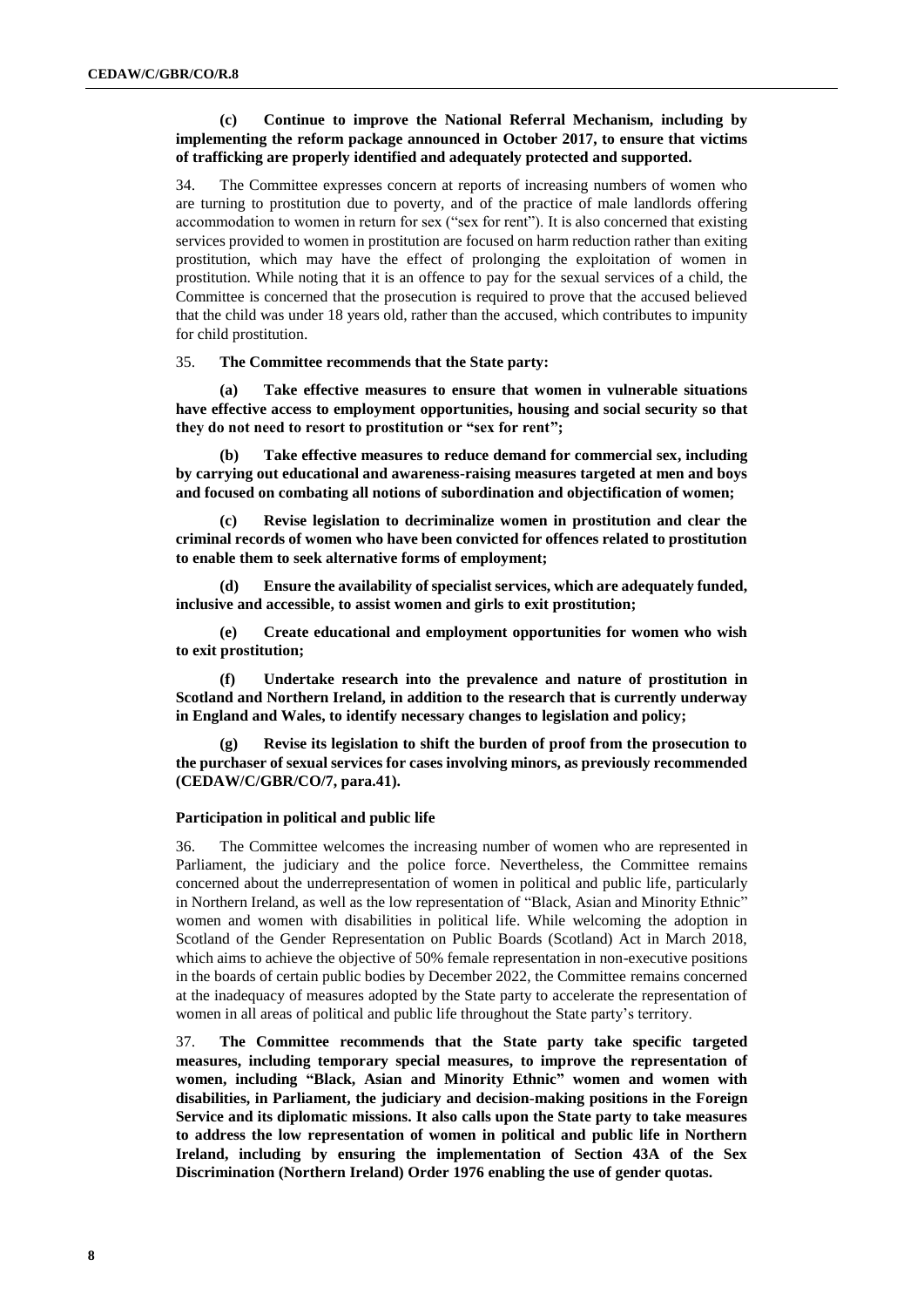#### **Women and peace and security**

38. The Committee welcomes the adoption in January 2018 of the State party's fourth National Action Plan on Women, Peace and Security  $(2018 - 2022)$ , which provides a framework to ensure that the provisions of the Security Council resolution 1325 (2000) and associated resolutions are incorporated into the State party's defence, diplomacy and development work abroad. However, the Committee reiterates its previous concern regarding the lack of measures taken by the State party to implement Security Council resolution 1325 in Northern Ireland, where women continue to face intimidation by paramilitary groups and are underrepresented in post-conflict reconstruction and peacebuilding processes.

39. **With reference to the Committee's general recommendation No. 30 (2013) on women in conflict prevention, conflict and post-conflict situations, the Committee recommends that the State party take concrete measures to ensure the effective participation of women in post-conflict reconstruction and peacebuilding processes in Northern Ireland, in line with Security Council resolution 1325 (2000), including by:**

**(a) Addressing the obstacles to their participation, including intimidation by paramilitary groups, as noted in the 2014 inquiry by the All-Party Parliamentary Group on Women, Peace and Security;** 

**(b) Guaranteeing women's participation in the context of the transitional justice mechanisms envisaged in the draft Northern Ireland (Stormont House Agreement) Bill.** 

#### **Education**

40. The Committee commends the measures adopted by the State party to encourage girls to consider jobs in science, technology, engineering and mathematics, including through apprenticeships. However, the Committee remains concerned about women's continued underrepresentation in higher education and careers in these fields. It also expresses concern at the findings of the Women and Equalities Committee regarding the prevalence of sexual harassment of girls in schools. In addition, while welcoming the adoption of the Children and Social Work Act in April 2017, which introduces a duty on the Secretary of State for Education to make Relationships Education mandatory at primary schools and Relationships and Sex Education mandatory at secondary schools in England from September 2020, the Committee notes that the regulations to bring this provision into effect have yet to be adopted, that there is wide variation in the content of sexual education across the State party.

#### 41. **The Committee recommends that the State party:**

**(a) Strengthen efforts to encourage girls to pursue non-traditional subjects and take coordinated measures to encourage girls to take up courses in science, technology, engineering and mathematics;** 

**(b) Continue to implement the recommendations of the Women and Equalities Committee contained in the report of October 2018 on sexual harassment of women and girls in public places;** 

**(c) Take measures to introduce mandatory age-appropriate education on sexual and reproductive rights in school curricula, including issues such as gender relations and responsible sexual behaviour, throughout the State party;**

**(d) Promote human rights education in schools which includes a focus on the empowerment of girls and the Convention.**

#### **Employment and economic empowerment**

42. The Committee commends the State party for its efforts to increase the participation of women in employment, and welcomes the announcement that it will publish a strategy on "Gender Equality and Economic Empowerment". It also welcomes the adoption of legislation to introduce a requirement for companies and public bodies with over 250 employees to publish their gender pay gap data in England, Scotland and Wales. It also welcomes the voluntary initiatives led by the business sector to increase women's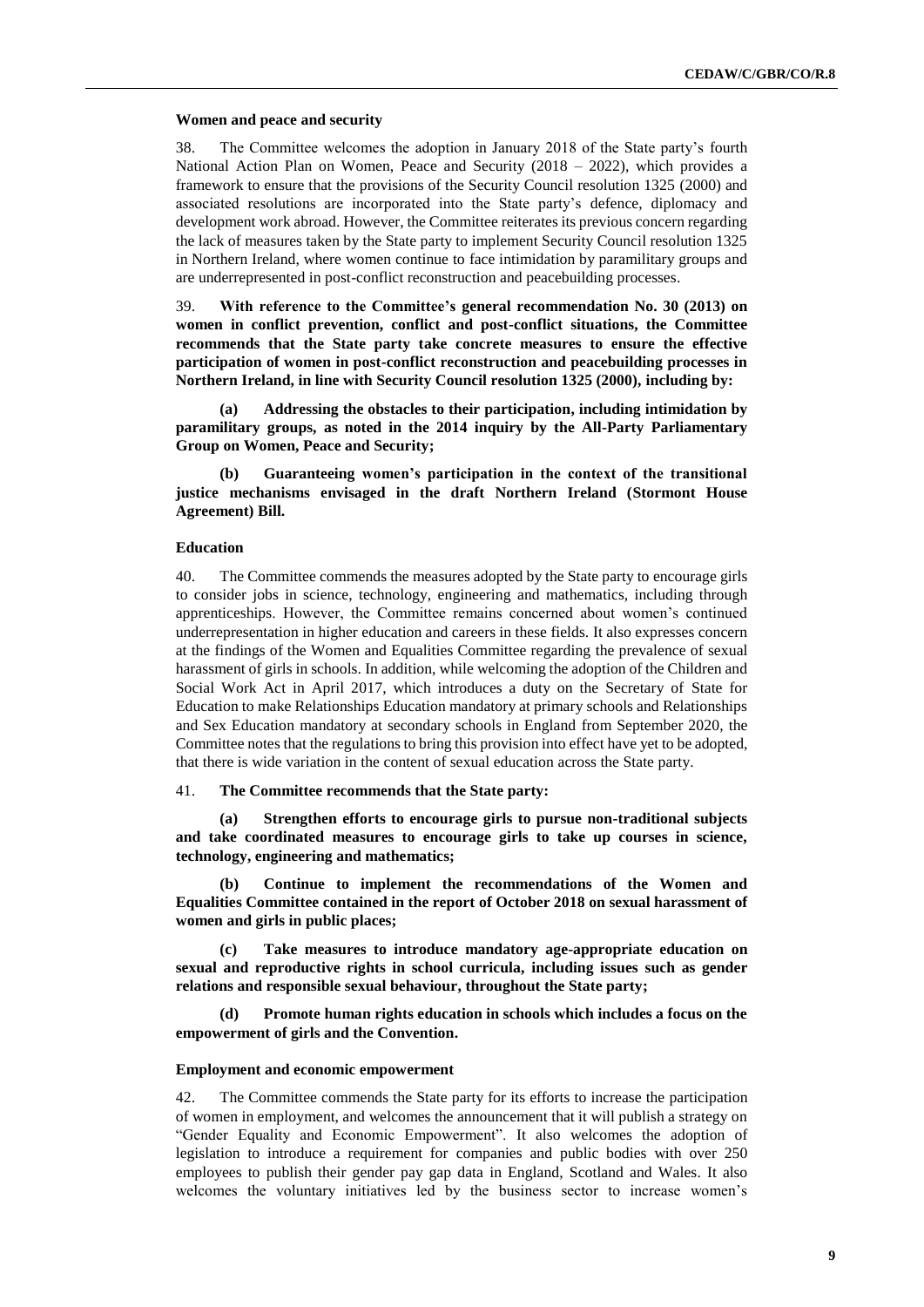representation in the private sector, such as the Hampton-Alexander Review process. However, the Committee remains concerned that:

Women continue to be under-represented on corporate boards and executive positions and are concentrated in lower paying positions within occupational sectors, as well as in lower paying occupational sectors, such as health, education and retail;

(b) Women are more likely to be engaged in informal, temporary or precarious employment, including employment with zero-hour contracts;

(c) Sexual harassment in the workplace remains prevalent, as noted in the report of the Women and Equalities Committee published in July 2018;

(d) Women from marginalized groups continue to face obstacles in accessing employment and are concentrated in low-paid sectors.

43. **The Committee recommends that the State party:** 

**(a) Continue to take proactive and specific measures to increase the representation of women in decision-making positions in the workplace and decrease the horizontal occupational segregation of men and women, including by increasing women's access to apprenticeships in fields where they are underrepresented;**

**(b) Take measures to increase opportunities for women to access formal and secure employment and discourage the use by employers of zero-hour contracts;** 

**(c) Ensure that the provisions regarding mandatory pay gap reporting in the Employment Act (Northern Ireland) 2016 is brought into effect in Northern Ireland;** 

**(d) Encourage employers to publish a narrative with their gender pay gap data to understand the reasons behind the gender pay gap and to take appropriate remedial measures;** 

**(e) Introduce a mandatory duty on employers to take reasonable steps to protect women from sexual harassment in the workplace;** 

**(f) Adopt specific measures, including temporary special measures, to facilitate the access of women from marginalized groups, such as "Black, Asian and Minority Ethnic" women and women with disabilities to the labour market in order to increase their employment rate and alleviate their concentration in low-paid jobs.** 

44. The Committee welcomes the measures taken by the State party to expand the childcare entitlement for working parents in England, Wales and Scotland. However, the Committee is concerned that childcare costs remain excessive, particularly in Northern Ireland, which constitutes an obstacle for women to enter and progress in the workplace. Additionally, while welcoming the introduction of flexible working arrangements in 2014, the Committee regrets that it can only be exercised after 26 weeks of employment. It also regrets that despite the introduction of shared parental leave in 2014, uptake by men has been low.

45. **The Committee recommends that the State party:** 

**(a) Ensure the availability of affordable and accessible childcare facilities and/or arrangements throughout the State party, in particular Northern Ireland;** 

**(b) Consider removing the 26-week waiting period for employees to apply for flexible working arrangements;** 

**(c) Provide further incentives for men to take parental leave, such as nontransferrable leave, and encourage men to participate equally in childcare responsibilities.**

#### **Health**

46. The Committee welcomes the introduction of a scheme in June 2017 to enable women from Northern Ireland to access abortion services in England without having to pay. However, the Committee deeply regrets the continued failure of the State party to implement its previous recommendations, as well as the recommendations following its inquiry under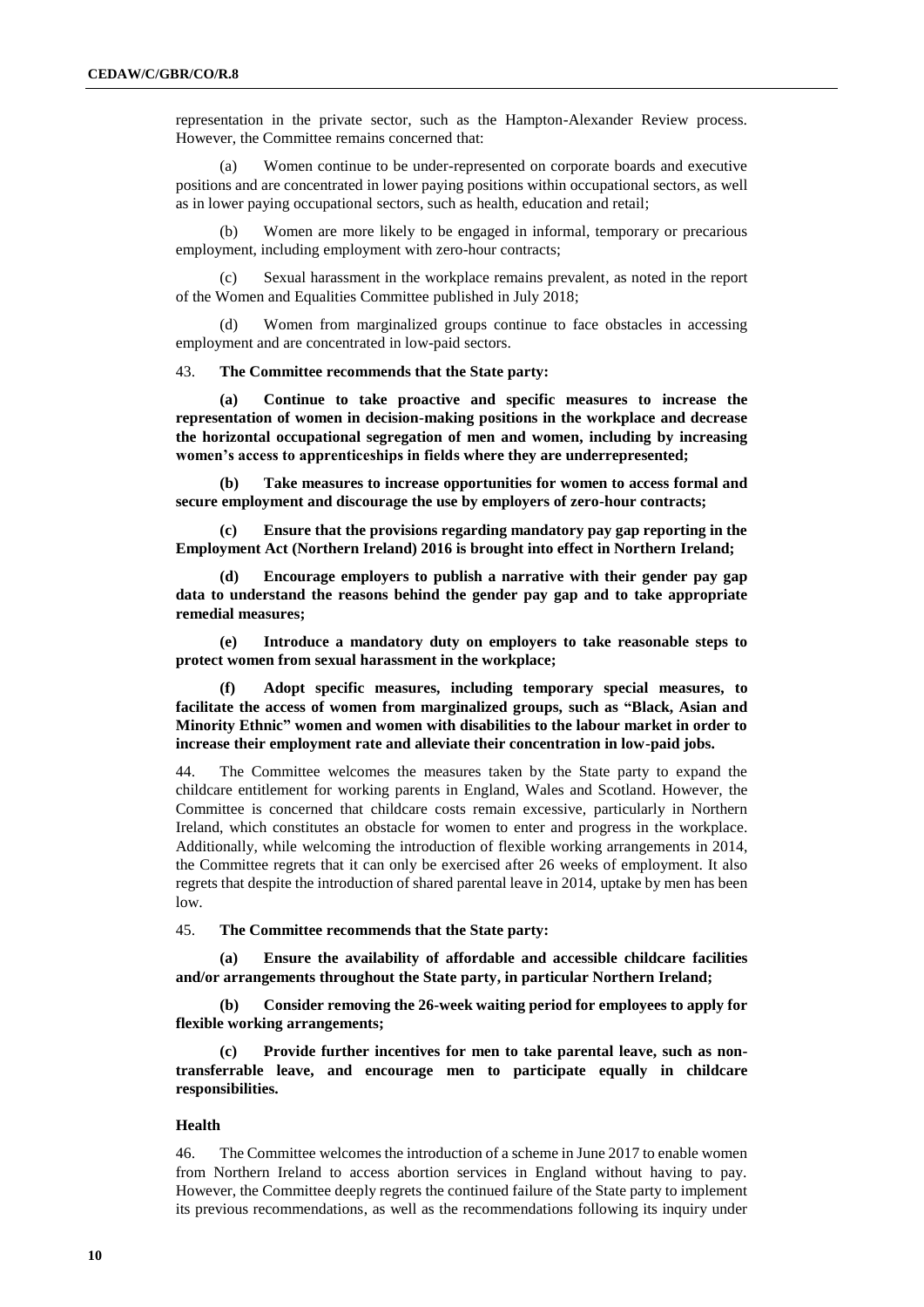article 8 of the Optional Protocol of the Convention finding grave and systematic violations of women's rights in Northern Ireland (CEDAW/C/OP.8/GBR/1) to ensure women's access to abortion services, including by decriminalizing abortion, on the grounds that abortion is a matter for the authorities in Northern Ireland to consider.

47. **With reference to paragraph 8 of the present concluding observations, and noting article 33 of the Belfast Agreement or the Good Friday Agreement of 1998 which provides that the Westminster Parliament shall legislate as necessary to ensure that the United Kingdom's international obligations are met in respect of Northern Ireland, the Committee urges the State party to implement, without further delay, the recommendations contained in the Committee's report following its inquiry under article 8 of the Optional Protocol to the Convention.**

48. The Committee remains concerned at obstacles faced by women from marginalized groups, such as asylum-seeking and refugee women, migrant women, Gypsy and Traveller women, and victims of trafficking to access healthcare services, including as a result of their inability to provide identity documentation, proof of address or immigration status.

49. **The Committee recommends that the State party strengthen the implementation of programmes and policies aimed at providing effective access to healthcare by women from marginalized groups, particularly asylum-seeking and refugee women, migrant women, Gypsy and Traveller women, and victims of trafficking.**

#### **Socioeconomic benefits**

50. The Committee recalls its previous concluding observations (CEDAW/C/GBR/CO/7, para.62) and remains concerned that the payment of Universal Credit, which consolidates six separate income-related benefits, into a single bank account under the Universal Credit system risks depriving women in abusive relationships access to necessary funds and trapping them in situations of poverty and violence. It also expresses deep concern at the introduction of a two-child tax credit limit except in certain circumstances such as rape, which has a perverse and disproportionate impact on women. The Committee also expresses its concern that the increase in the state pension age for women from 60 to 66, following several legislative changes, has affected the pension entitlements of women born in the 1950s, and is contributing to poverty, homelessness and financial hardships among the affected women.

#### 51. **The Committee recommends that the State party:**

**(a) Ensure that women in abusive situations are able to independently access payments under the Universal Credit system;** 

**(b) Repeal the two-child tax credit limit;** 

**(c) Take effective measures to ensure that the increase in the State pension age from 60 to 66 does not have a discriminatory impact on women born in the 1950s.**

#### **Rural women**

52. The Committee is concerned at the obstacles faced by women and girls in rural areas to access education, employment, and healthcare and support services due inter alia to limited resources and access to transportation and Internet. In addition, while the Committee commends the measures taken in Wales and Scotland to halt the practice of hydraulic fracturing to extract fossil fuels, known as fracking, it is concerned that women in rural areas in other territories of the State party are disproportionately affected by the harmful effects of fracking, including exposure to hazardous and toxic chemicals, environmental pollution, and climate change.

53. **Recalling its general recommendations No. 34 (2016) on the rights of rural women, the Committee recommends that the State party:** 

**(a) Adopt inclusive and accessible measures to facilitate women and girls access to education, employment, healthcare services and support services in rural areas, including by ensuring their access to transportation and Internet, as well as their participation in decision-making processes regarding rural development;**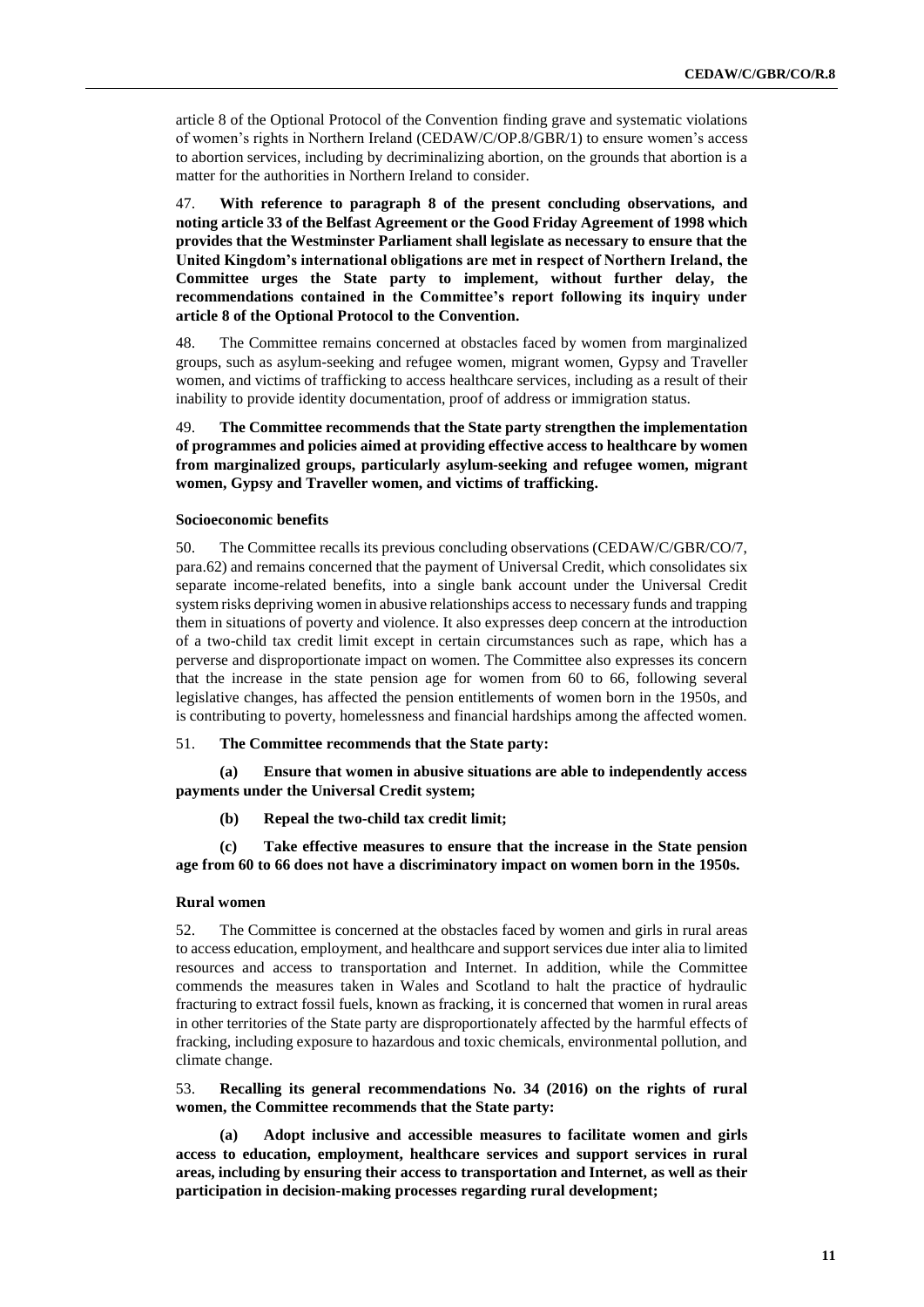**(b) Review its policy on fracking and its impact on the rights of women and girls, and consider introducing a comprehensive and complete ban on fracking;** 

**(c) Ensure the equal participation of rural women and girls in policymaking processes on disaster mitigation and climate change, in line with its general recommendation No. 37 (2018) on the gender-related dimensions of disaster risk reduction in the context of climate change.**

#### **Asylum-seeking and refugee women**

54. The Committee expresses concern at the detention of asylum-seeking women, including pregnant women and nursing women, and the absence of a general time limit on immigration detention in the State party. It also expresses concern about the destitution of refugee and asylum-seeking women due to extremely low levels of financial support available, which is difficult to obtain, as well as lack of access to employment and housing, which places them at further risk of exploitation, abuse and even trafficking.

55. **Recalling its general recommendation No. 32 (2014) on the gender-related dimensions of refugee status, asylum, nationality and statelessness of women, the Committee recommends that the State party:** 

**(a) Introduce a general time limit on immigration detention and implement alternatives to detention;** 

**(b) Take immediate measures to end the detention of pregnant women and nursing mothers;** 

**(c) Take measures to enable asylum-seeking and refugee women to access employment and appropriate housing.**

#### **Women in detention**

56. The Committee welcomes the adoption by the State party of the first female offender strategy in June 2018 to divert the most vulnerable women in the criminal justice system away from custody through the provision of tailored support in England and Wales. However, the Committee regrets that the strategy does not cover all the administrations of the State party, including in Scotland, where the rate of imprisonment of women continues to be high due to the rise in the use of custodial sentences. It also remains concerned at the inadequacy of mental health care services in prisons and at the disproportionate rate of self-harm and suicide among women.

57. **The Committee recommends that the State party:**

**(a) Allocate sufficient resources to effectively implement the Female Offender Strategy, and ensure that a similar strategy is also adopted in other administrations of the State party;** 

**(b) Continue to develop alternative sentencing and custodial strategies, including community interventions and services, for women convicted of minor offences;** 

**(c) Take further measures to improve the provision of mental health care in all prisons, taking into account the particular needs of women.**

#### **Marriage and family relations**

58. The Committee welcomes the consultations initiated by the State party on divorce reform proposals entitled "Reducing family conflict: reform of the legal requirements for divorce". However, it expresses concern about the obstacles faced by women in religious marriages to seek divorce, as well as the relatively high number of forced marriages in the State party, despite efforts made by the Forced Marriage Unit.

59. **The Committee recommends that the State party:**